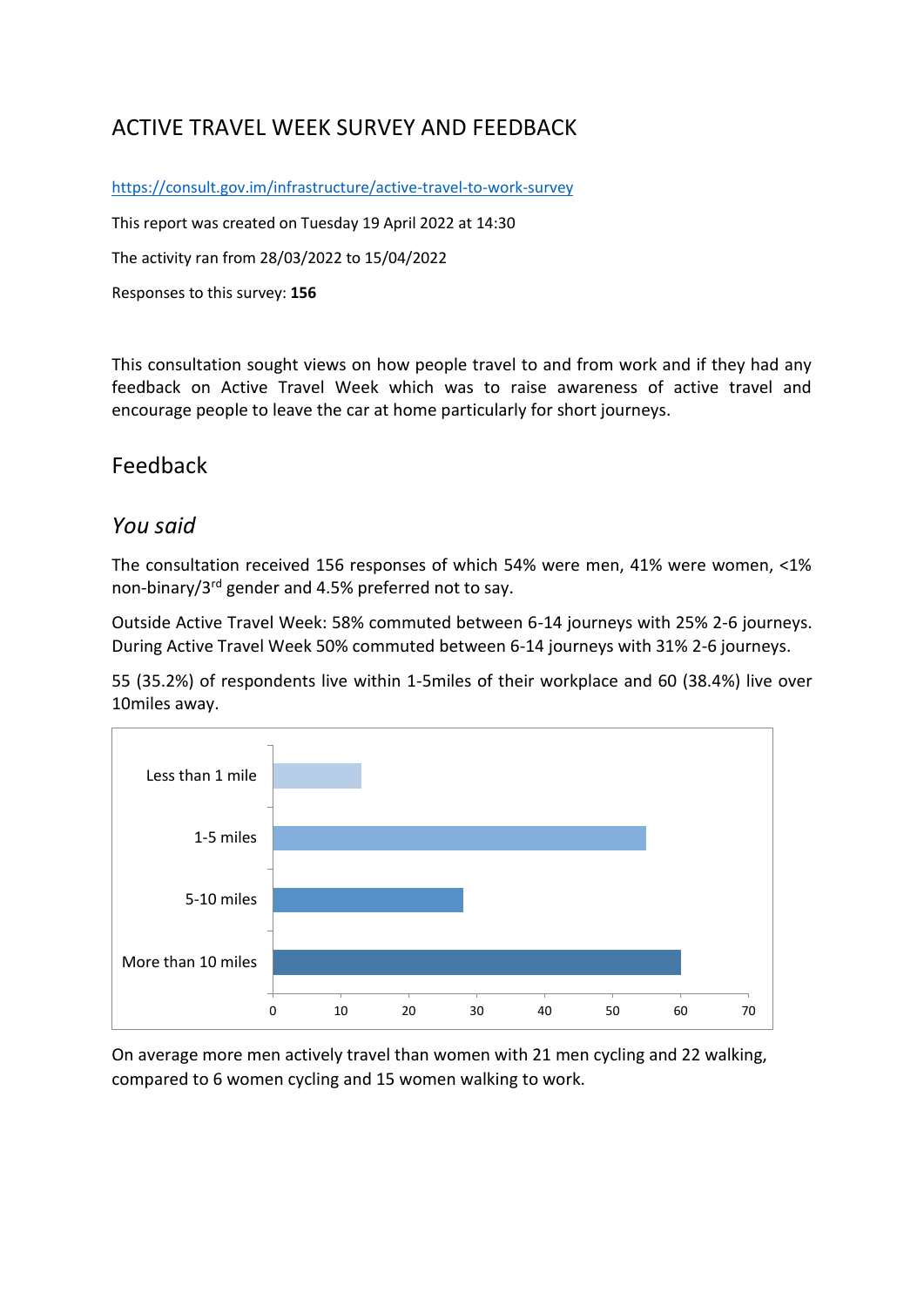The top reason as to why people actively travel was for physical health benefits with saving money as the next highest reason just above being more environmentally friendly.



Reasons people actively travel (%)

The main barriers as to why people don't actively travel are the distance, not enough time and poor weather.



Perceived barriers to Active Travel (%)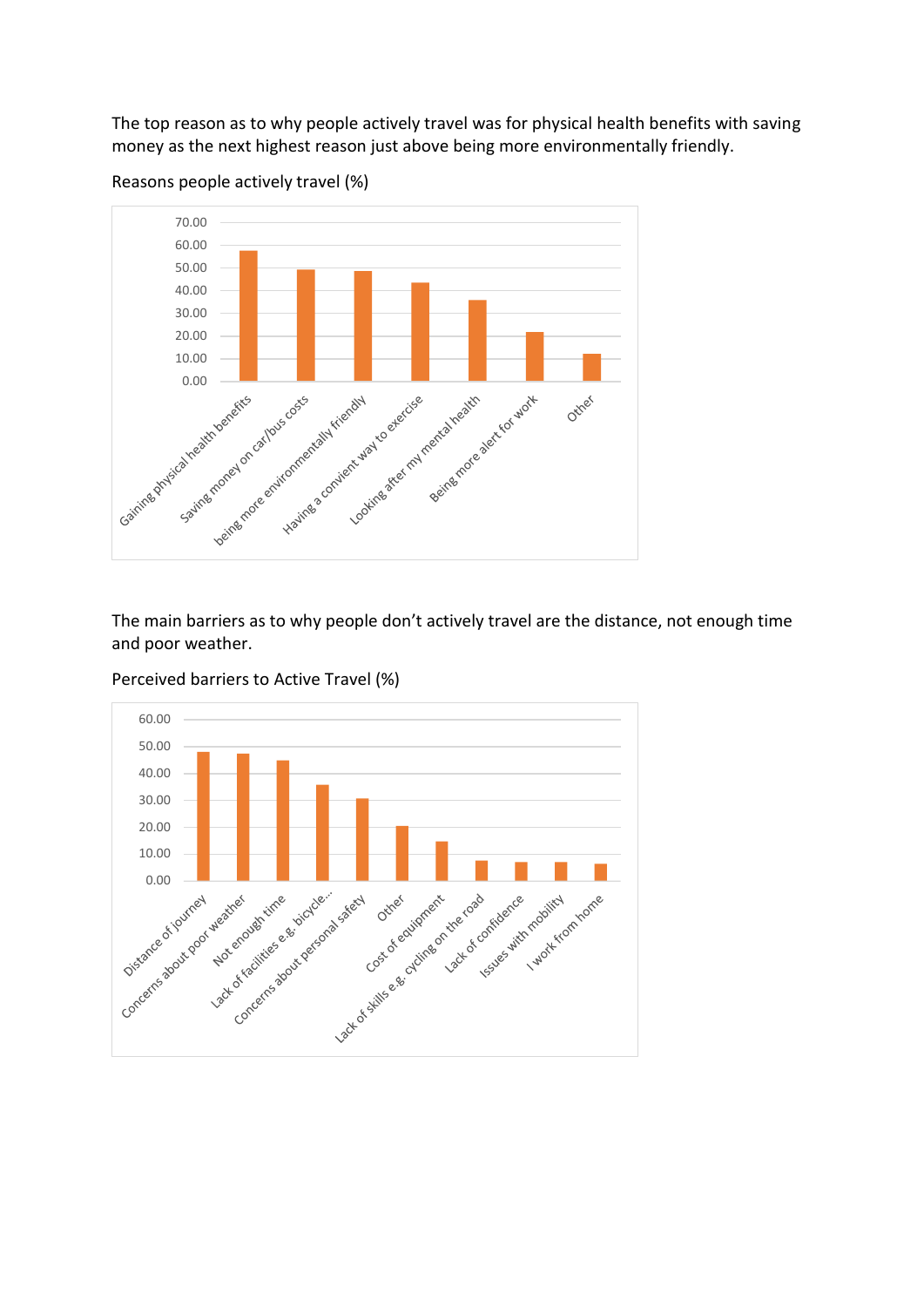

How people on average travel to work daily/some days/weekly/occasionally:



How people travelled in Active Travel Week (daily/some days/weekly/occasionally:

22% said they actively travelled more during Active Travel Week with 19.8% of respondents saying they were likely or very likely to continue maintain these changes.